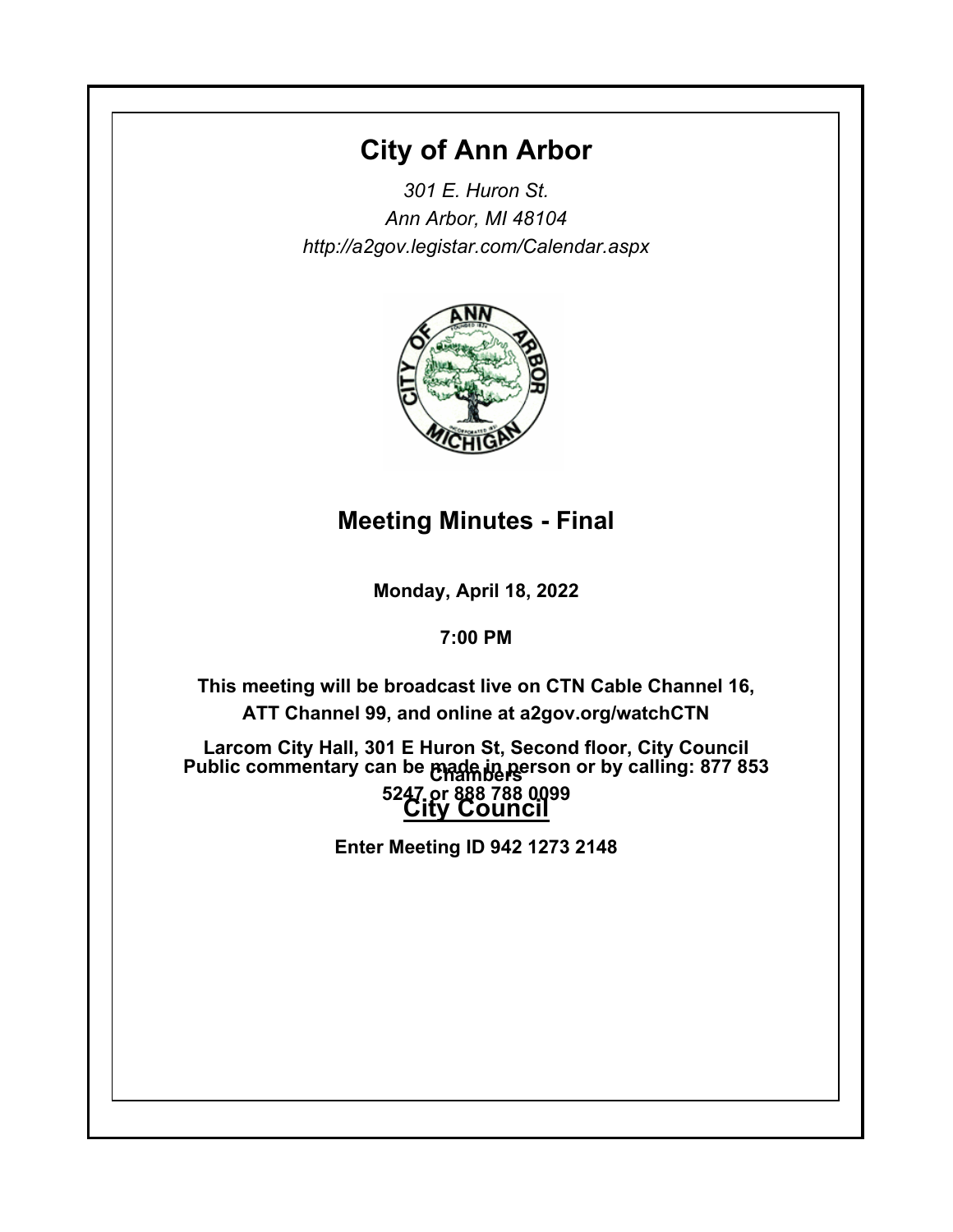### **CALL TO ORDER**

*Mayor Christopher Taylor called the meeting of the Ann Arbor City Council to order at 7:00 p.m. in the Guy C. Larcom, Jr. Building, 2nd Floor Council Chambers, 301 E. Huron Street.*

### **MOMENT OF SILENCE**

*Council stood for a moment of silence.*

### **PLEDGE OF ALLEGIANCE**

*Mayor Taylor led Council in the recitation of the Pledge of Allegiance.*

# **ROLL CALL OF COUNCIL**

*Councilmember Eyer arrived at 7:05 p.m.*

- Mayor Christopher Taylor, Councilmember Julie Grand, Councilmember Jeff Hayner, Councilmember Kathy Griswold, Councilmember Elizabeth Nelson, Councilmember Erica Briggs, Councilmember Lisa Disch, Councilmember Linh Song, Councilmember Jen Eyer and Councilmember Travis Radina **Present:** 10 -
- **Absent:** 1 Councilmember Ali Ramlawi

### **APPROVAL OF AGENDA**

**A motion was made by Councilmember Radina, seconded by Councilmember Grand, that the Agenda be approved as presented. On a voice vote, the Mayor declared the motion carried.**

### **AC COMMUNICATIONS FROM THE CITY ADMINISTRATOR**

*Interim City Administrator Milton Dohoney Jr. presented the following written reports for information of Council:*

**AC-1 [22-0656](http://a2gov.legistar.com/gateway.aspx?M=L&ID=29834)** Gelman Plume and 1,4-Dioxane Update: January - March 2022

### **Received and Filed**

**AC-2 [22-0705](http://a2gov.legistar.com/gateway.aspx?M=L&ID=29883)** Feature Presentation April 2022 - Huron River Watershed Council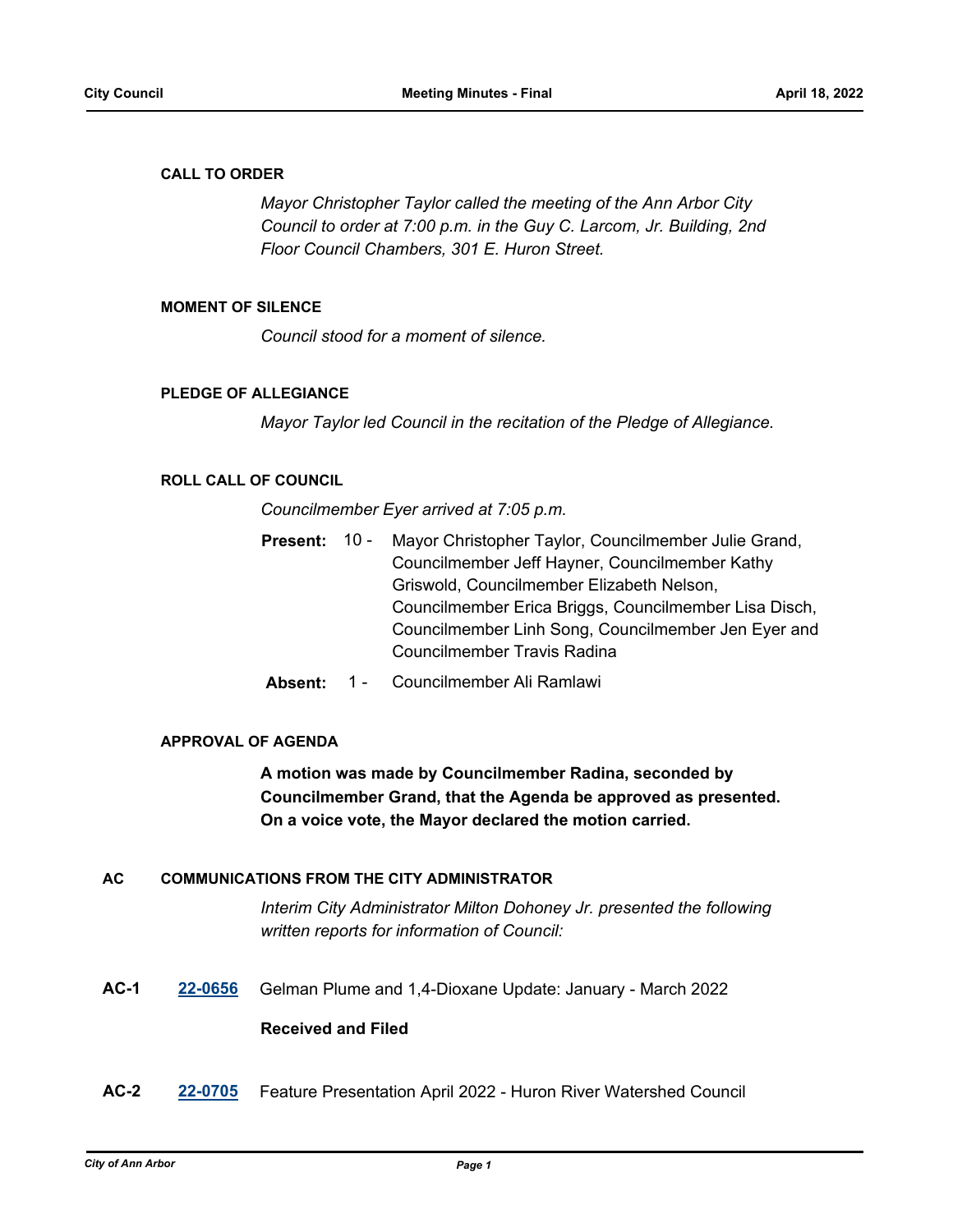### **Received and Filed**

- **AC-3 [22-0708](http://a2gov.legistar.com/gateway.aspx?M=L&ID=29886)** Agenda Response Memo and eComments April 18, 2022 **Received and Filed**
- **AC-4 [22-0738](http://a2gov.legistar.com/gateway.aspx?M=L&ID=29916)** City Administrator's Report April 18, 2022

### **Received and Filed**

### **INT INTRODUCTIONS**

**INT-1 [22-0634](http://a2gov.legistar.com/gateway.aspx?M=L&ID=29812)** Arab American Heritage Month Proclamation

*Mayor Taylor read a proclamation honoring Arab American Heritage Month. Therese Basha Jarjoura, Ibrahim Jarjoura and Nabele Ghareeb were present to accept the proclamation.*

*A copy of the proclamation is on file in the City Clerk's Office.*

### **Received and Filed**

**INT-2 [22-0557](http://a2gov.legistar.com/gateway.aspx?M=L&ID=29735)** City Administrator's Presentation of Proposed FY23 Budget

*Interim City Administrator Milton Dohoney Jr. presented the City Administrator's proposed FY23 budget to Council.* 

*A copy of the budget proposal is on file in the City Clerk's Office.*

**Received and Filed**

**PUBLIC COMMENTARY - RESERVED TIME (3 MINUTES PER SPEAKER)**

**\* (SPEAKERS ARE NOT PERMITTED TO GRANT THEIR RESERVED TIME TO AN ALTERNATE SPEAKER)**

**\* ACCOMMODATIONS CAN BE MADE FOR PERSONS NEEDING ASSISTANCE WHILE ADDRESSING COUNCIL**

**FOR ZOOM MEETINGS, PHONE CALLERS CAN PRESS \*9 TO RAISE HANDS AND \*6 TO UNMUTE THEIR PHONES WHEN CALLED UPON TO SPEAK.**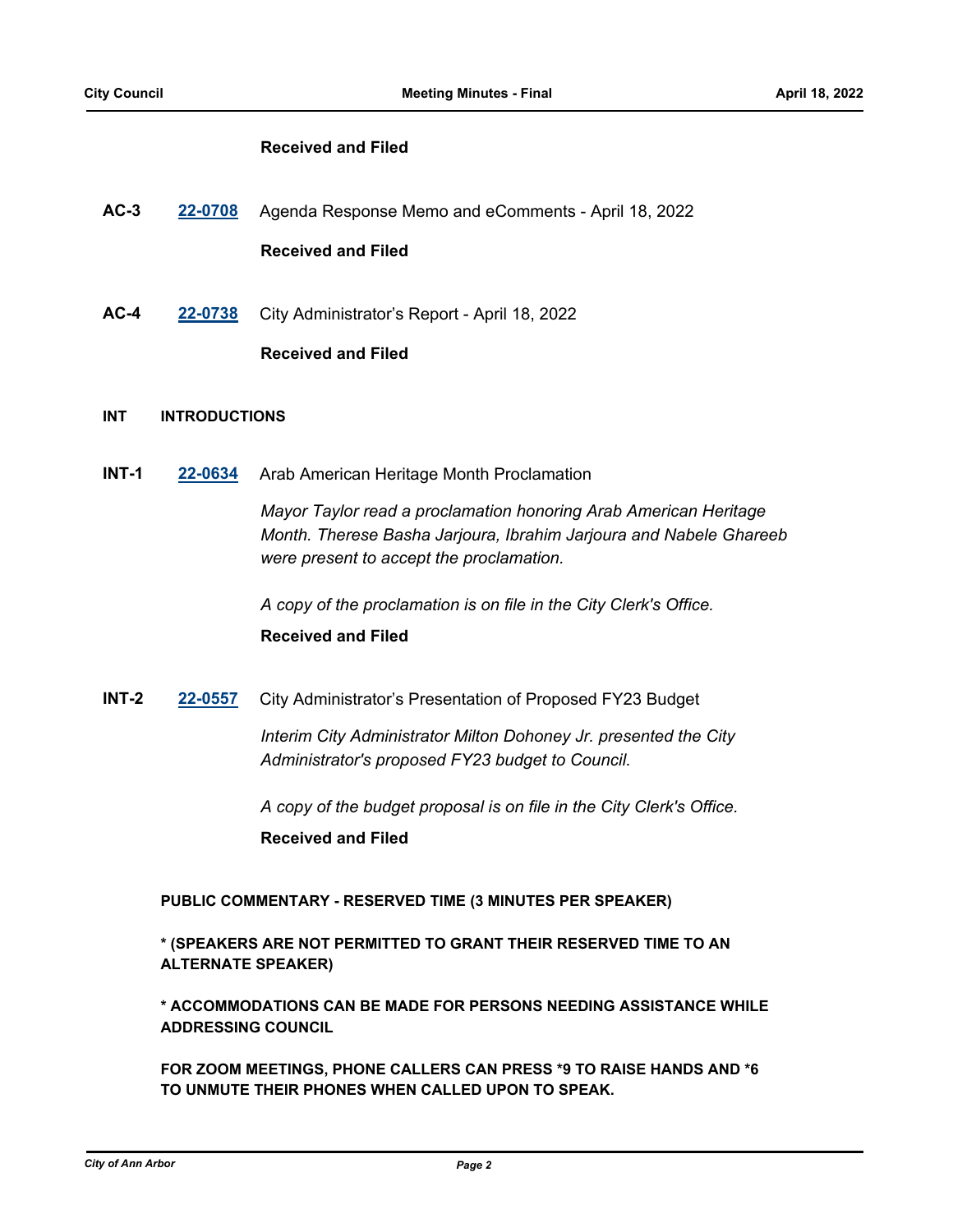### **John Mirsky - Neighborhood Assistance Corporation of America (NACA) Mortgages (DC-1) (in person) 1.**

*John Mirsky, Chair of the Energy Commission, spoke in support of DC-1, Neighborhood Assistance Corporation of America (NACA).*

### **2. Alan Haber - Invitation to Ann Arbor Earth Day at Community Commons (in person)**

*Alan Haber, resident, spoke about Earth Day coming up on April 22 and encouraged all to attend the celebration at the Community Commons in support of the day.*

### **Teacher Barton - On-Going Unresolved Issue with Ann Arbor Police Department (in person) 3.**

*"Teacher" Barton, resident, spoke about his concerns regarding the lack of transparency in the AAPD, stating all AAPD policies need to be publicly available.*

### **4. Lefiest Galimore - General Concern as a Citizen (in person)**

*Lefiest Galimore, resident, spoke about Black Lives Matter and the racial inequities that continue to exist in the community.*

### **5. Anne Garcia - Against the Resolution Condemning Antisemitism (in person)**

*Anne Garcia, resident, expressed concerns about Council taking a position on certain discrimination issues, but not all. She noted she was not against speaking out against antisemitism, but has process concerns.*

### **Ian Robinson - Neighborhood Assistance Corporation of America (NACA) Mortgages (DC-1) (phone) 6.**

*Ian Robinson, resident, spoke in support of DC-1, regarding Neighborhood Assistance Corporation of America (NACA) mortgages.*

### **CC COMMUNICATIONS FROM COUNCIL**

*COUNCILMEMBER BRIGGS*

*Councilmember Briggs announced that Councilmember Ramlawi had to miss tonight's meeting due to illness. She stated she wanted to recognize his support for Arab American month.*

### *COUNCILMEMBER HAYNER*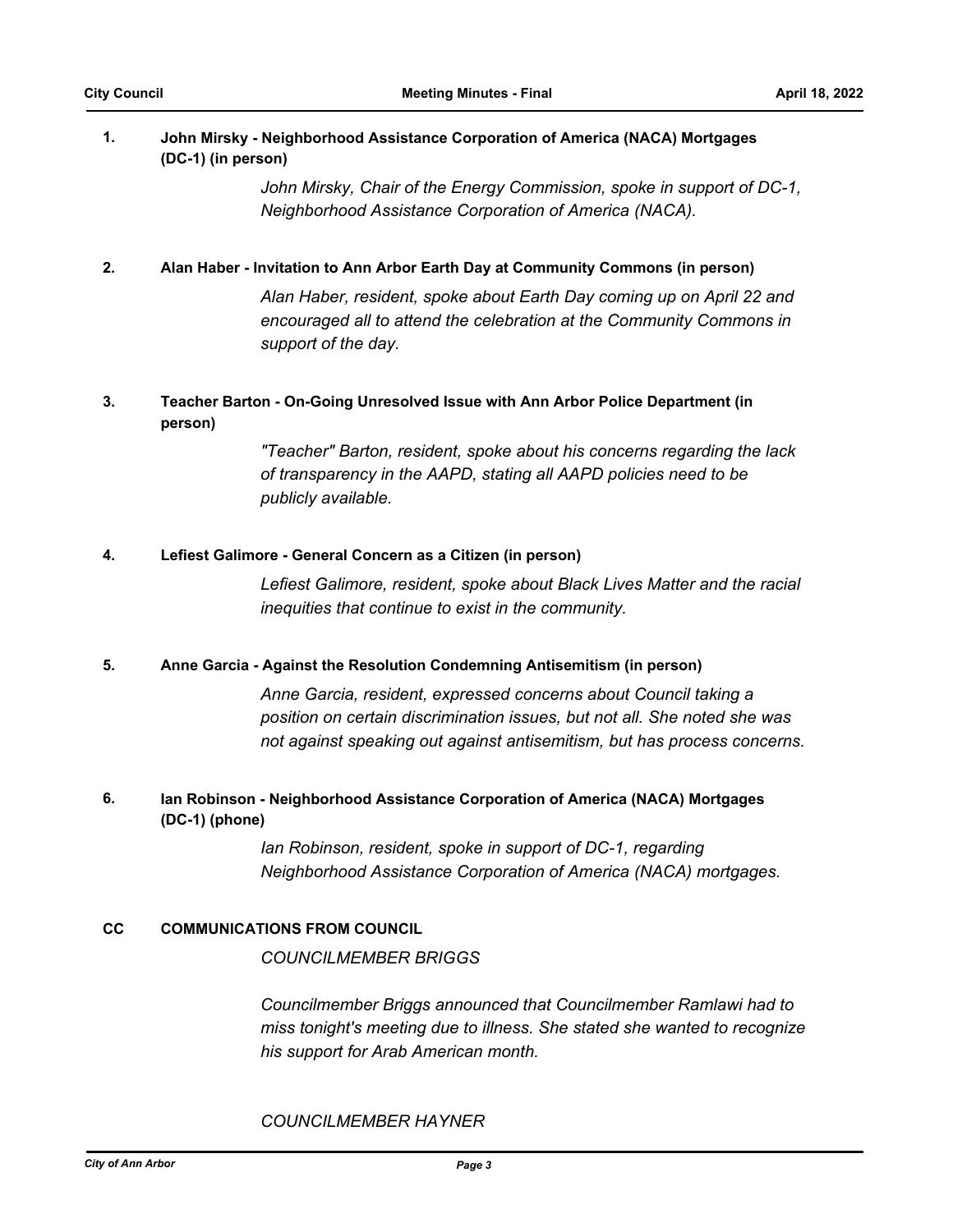*Councilmember Hayner congratulated the Skyline High School robotics team for their recent success.* 

*Councilmember Hayner also responded to the public speaker who talked about AAPD internal policies. He stated the PD has made a lot of efforts in recent weeks to publish the policies online that can be made public.*

### *COUNCILMEMBER GRAND*

*Councilmember Grand stated the Parks Department is currently seeking input on the PROS Plan (Parks and Recreation Open Space Plan). She encouraged residents to provide input.*

### *COUNCILMEMBER DISCH*

*Councilmember Disch encouraged residents to participate in the City's Earth Day celebrations.*

### *COUNCILMEMBER NELSON*

*Councilmember Nelson spoke about the community's efforts to achieve more sustainable power. She stated more information is available at AnnArborPublicPower.org*

### *COUNCILMEMBER RADINA*

*Councilmember Radina urged residents to apply to be a member of one of the City's many boards and commissions. He stated there are currently vacancies on many boards.*

### *COUNCILMEMBER GRISWOLD*

*Councilmember Griswold provided an update on the Gelman 1,4 dioxane plume.*

### **MC COMMUNICATIONS FROM THE MAYOR**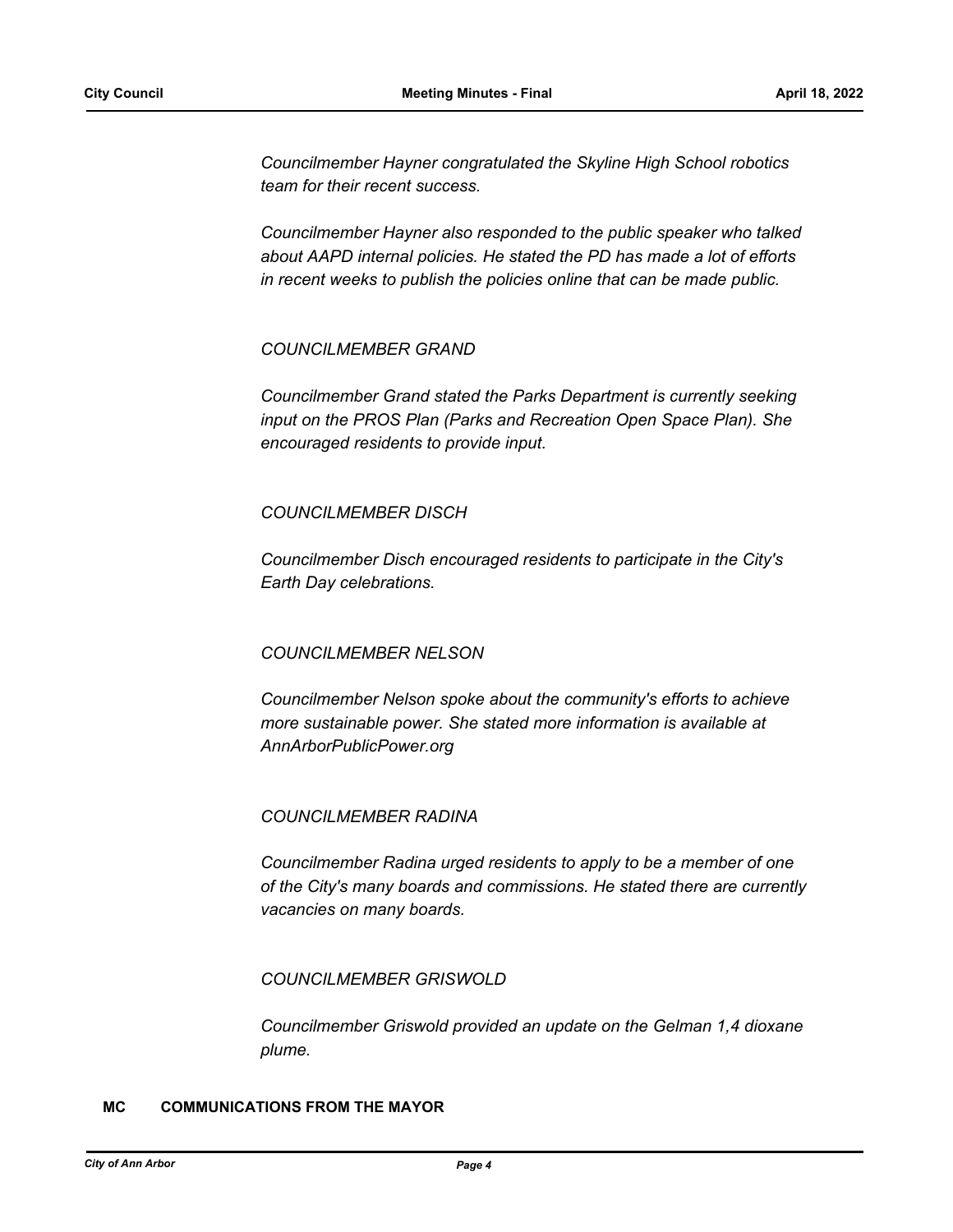### **MC-1 [22-0588](http://a2gov.legistar.com/gateway.aspx?M=L&ID=29766)** Appointments - Confirmations

*Mayor Taylor requested approval of the following nomination that was presented to Council for consideration at the April 4, 2022 Regular Session:*

*Housing and Human Services Advisory Board Karen Wanza-Partial Term 727 Miller Ave Term Ending: May 31, 2024*

**A motion was made by Councilmember Briggs, seconded by Councilmember Griswold, that the Appointment be approved. On a voice vote, the Mayor declared the motion carried.**

### **CA CONSENT AGENDA**

### **Passed on consent agenda**

**A motion was made by Councilmember Briggs, seconded by Councilmember Eyer, that the following Consent Agenda Items be approved as presented. On a voice vote, the Mayor declared the motion carried unanimously, with ten members present, thus satisfying the eight-vote requirement of CA-4.**

### **CA-1 22-0641 Enactment No:**

Resolution to Approve the Closing of Streets for the 2022 Glacier Highlands Neighborhood Association Annual Memorial Day Parade, Monday, May 30, 2022

### **CA-2 22-0644 Enactment No: R-22-098 Approved**

Resolution to Approve Street Closings for the 2022 Ann Arbor Summer Festival's "Top of the Park" - June 4, 2022 through July 6, 2022

### **CA-3 22-0587 Enactment No: R-22-099 Approved**

Resolution to Approve a Construction Contract with Rauhorn Electric, Inc. for the Veterans Memorial Park Skatepark Lighting Project (\$269,955.00) (ITB 4707)

**CA-4 22-0403 Enactment No: R-22-100 Approved**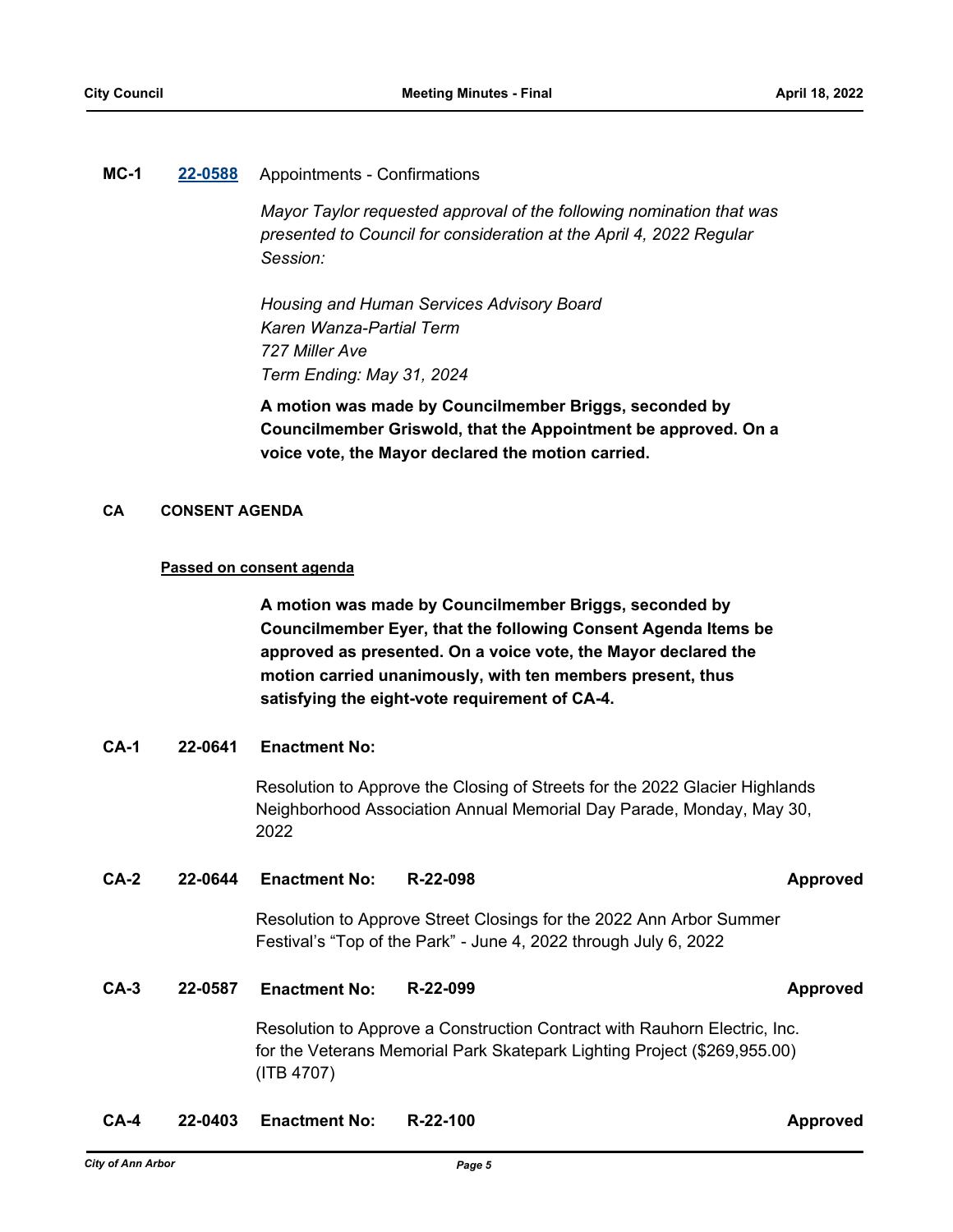Resolution to Approve Amendment 1 to the Professional Services Agreement with Atlas Technical Consultants LLC for Additional Environmental Services at 2000 S. Industrial Highway and to Appropriate Funding in the Amount of \$100,000.00 from the Water Supply System Fund Balance **(8 Votes Required)**

### **CA-5 22-0583 Enactment No: R-22-101 Approved**

Resolution to Approve Amendment 2 to the Professional Services Agreement for Work Related to the Environmental Assessment Study for the Safety Extension of Runway 6/24 at the Ann Arbor Municipal Airport with Mead & Hunt Inc. (\$156,765.71)

### **CA-6 22-0581 Enactment No: R-22-102 Approved**

Resolution to Approve a Grant Contract with the Michigan Department of Transportation for Work Related to the Environmental Assessment Study for the Safety Extension of Runway 6/24 at the Ann Arbor Municipal Airport (\$156,766.00)

**CA-7 22-0606 Enactment No: R-22-103 Approved**

Resolution to Approve the Purchase of Vehicles from Signature Ford (MiDeal - \$240,585.00)

### **CA-8 22-0601 Enactment No: R-22-104 Approved**

Resolution to Amend Two Purchase Orders with Bell Equipment Company for Electric Refuse Trucks (\$10,000.00)

**CA-9 22-0575 Enactment No: R-22-105 Approved**

Resolution to Approve a Purchase Order for the Rental of Refuse Trucks from Premier Truck Sales & Rental Inc. (Sourcewell - NTE \$171,600.00)

### **CA-10 22-0555 Enactment No: R-22-106 Approved**

Resolution to Approve Amendment No. 1 to the Professional Services Agreement with Tetra Tech of Michigan, PC, for Water Treatment Professional Engineering Services (\$550,000.00 increase, total contract \$1,050,000.00)

### **CA-11 22-0488 Enactment No: R-22-107 Approved**

Resolution to Approve a Construction Contract with Z Contractors, Inc. for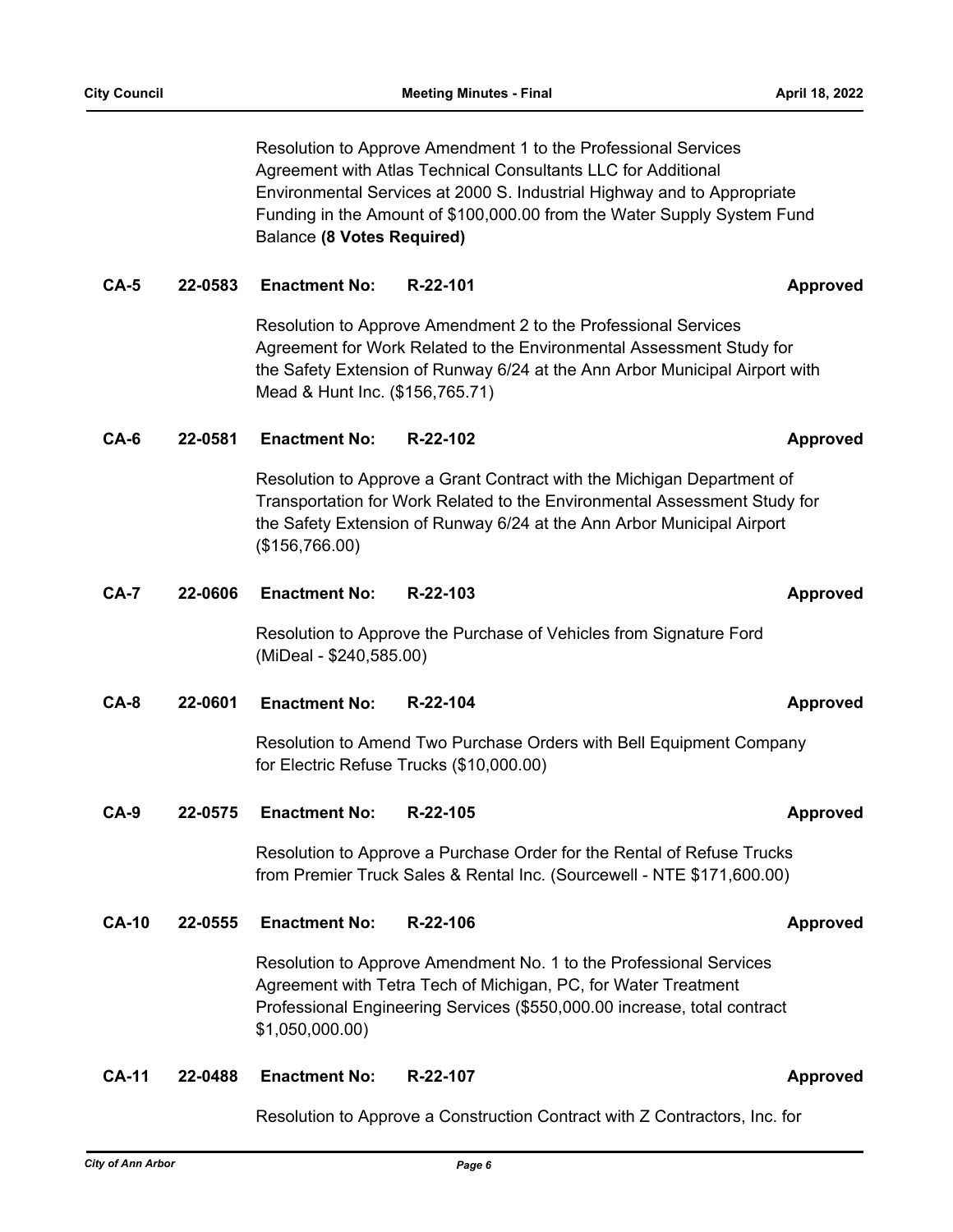the Huron Parkway Bridge Capital Preventative Maintenance Repairs (\$657,446.51)

### **CA-12 22-0544 Enactment No: R-22-108 Approved**

Resolution to Award a Construction Contract to SAK Construction, LLC (\$1,048,468.00, Bid No. ITB-4704) for the 2022 Sewer Lining Project

### **CA-13 22-0582 Enactment No: R-22-109 Approved**

Resolution to Approve a Construction Contract with E.T. MacKenzie Company for the Stadium/Washtenaw Area Utility Improvements Project (\$1,829,900.00)

### **CA-14 22-0547 Enactment No: R-22-110 Approved**

Resolution to Approve an Amendment to the Pharmacy Benefit Management Agreement with Express Scripts Inc. (\$9,397,954.00)

**CA-15 22-0548 Enactment No: R-22-111 Approved**

Resolution to Approve Amendment to Member Services Agreement with Keenan & Associates (\$88,000.00)

### **CA-16 22-0539 Enactment No: R-22-112 Approved**

Resolution to Authorize Settlement of Roth and Spaly v. Neighbors, Inc., the Ann Arbor Housing Commission, and the City of Ann Arbor, 22nd Circuit Court, Case No. 22-000282-CB

### **PUBLIC HEARINGS (3 MINUTES PER SPEAKER) PH**

### **FOR ZOOM MEETINGS, PHONE CALLERS CAN PRESS \*9 TO RAISE HANDS AND \*6 TO UNMUTE THEIR PHONES WHEN CALLED UPON TO SPEAK.**

**PH-1 [22-0222](http://a2gov.legistar.com/gateway.aspx?M=L&ID=29409)** An Ordinance to Amend Chapter 55 (Zoning), Rezoning of 0.5 Acre from TWP (Township District) to R1B (Single-Family District), Wilson-Barry Property, 614 Riverview Drive, (CPC Recommendation: Approval - 9 Yeas and 0 Nays) (ORD-22-05)

> *A public hearing was conducted on the proposed amendment to Chapter 55 (Zoning), Rezoning of 0.5 Acre from TWP (Township District) to R1B (Single-Family District), Wilson-Barry Property, 614 Riverview Drive, (CPC Recommendation: Approval - 9 Yeas and 0 Nays) (ORD-22-05). Notice of public hearing was published March 31, 2022.*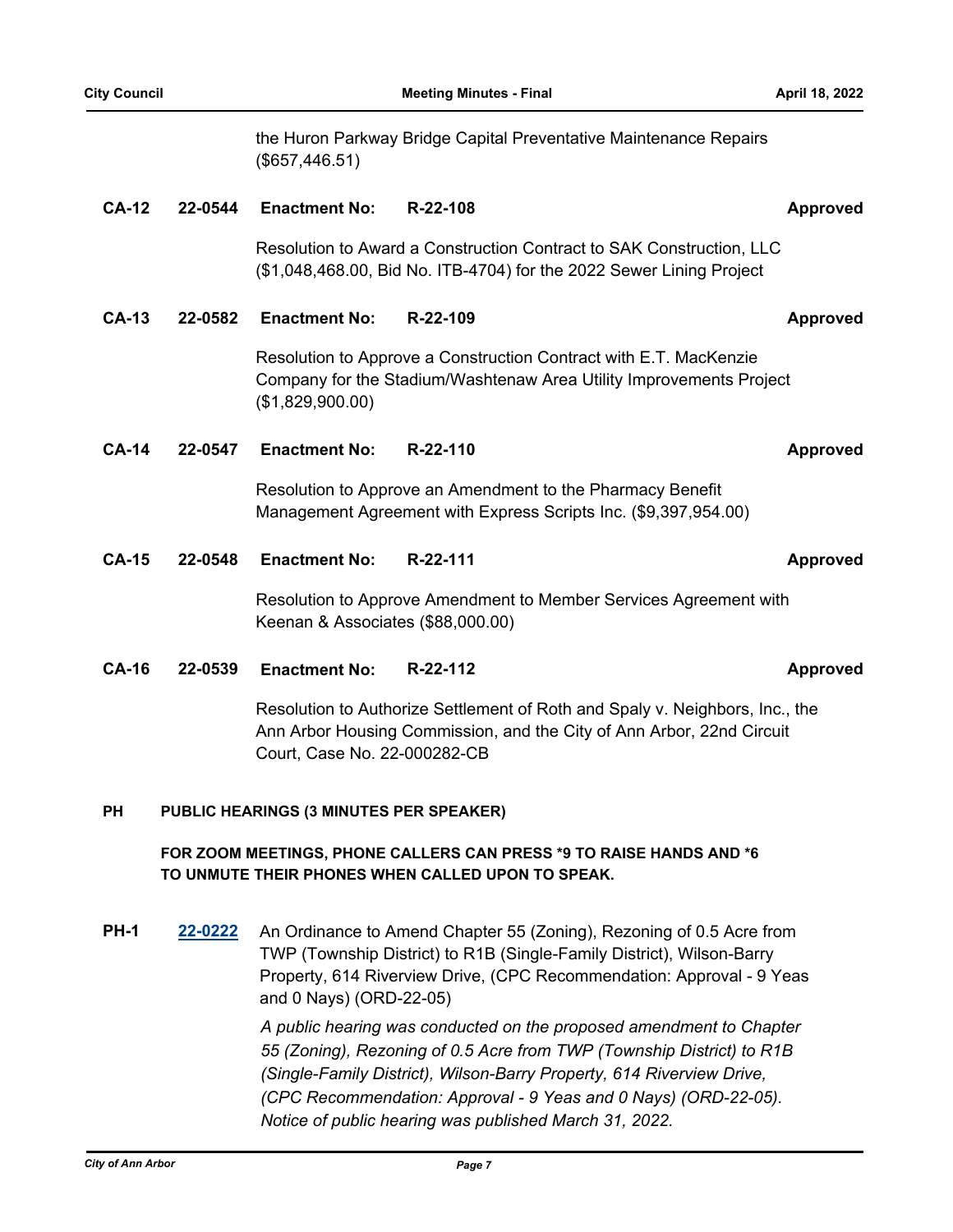*Seeing no one present for comment, Mayor Taylor declared the hearing closed.*

**Held and Closed**

### **A APPROVAL OF COUNCIL MINUTES**

**A-1 [22-0667](http://a2gov.legistar.com/gateway.aspx?M=L&ID=29845)** Regular Session Meeting Minutes of April 4, 2022

**A motion was made by Councilmember Eyer, seconded by Councilmember Radina, that the Regular Session Meeting Minutes of April 4, 2022 be approved. On a voice vote, the Mayor declared the motion carried.**

### **B ORDINANCES - SECOND READING**

**B-1 [22-0222](http://a2gov.legistar.com/gateway.aspx?M=L&ID=29409)** An Ordinance to Amend Chapter 55 (Zoning), Rezoning of 0.5 Acre from TWP (Township District) to R1B (Single-Family District), Wilson-Barry Property, 614 Riverview Drive, (CPC Recommendation: Approval - 9 Yeas and 0 Nays) (ORD-22-05)

> **A motion was made by Councilmember Disch, seconded by Councilmember Song, that the Ordinance be adopted on Second Reading. On a voice vote, the Mayor declared the motion carried.**

**C ORDINANCES - FIRST READING**

### **C New Business - Staff:**

**C-1 [22-0592](http://a2gov.legistar.com/gateway.aspx?M=L&ID=29770)** An Ordinance to Amend Section 2:63 of Chapter 29 (Water Rates) of Title II of the Code of the City of Ann Arbor (ORD-22-07)

> **A motion was made by Councilmember Grand, seconded by Councilmember Disch, that the Ordinance be approved on First Reading, due back on 5/5/2022. On a roll call, the vote was as follows with the Mayor declaring the motion carried:**

**Yeas:** Mayor Taylor, Councilmember Grand, Councilmember Griswold, Councilmember Nelson, Councilmember Briggs, Councilmember Disch, Councilmember Song, Councilmember Eyer and Councilmember Radina Yeas:  $9 -$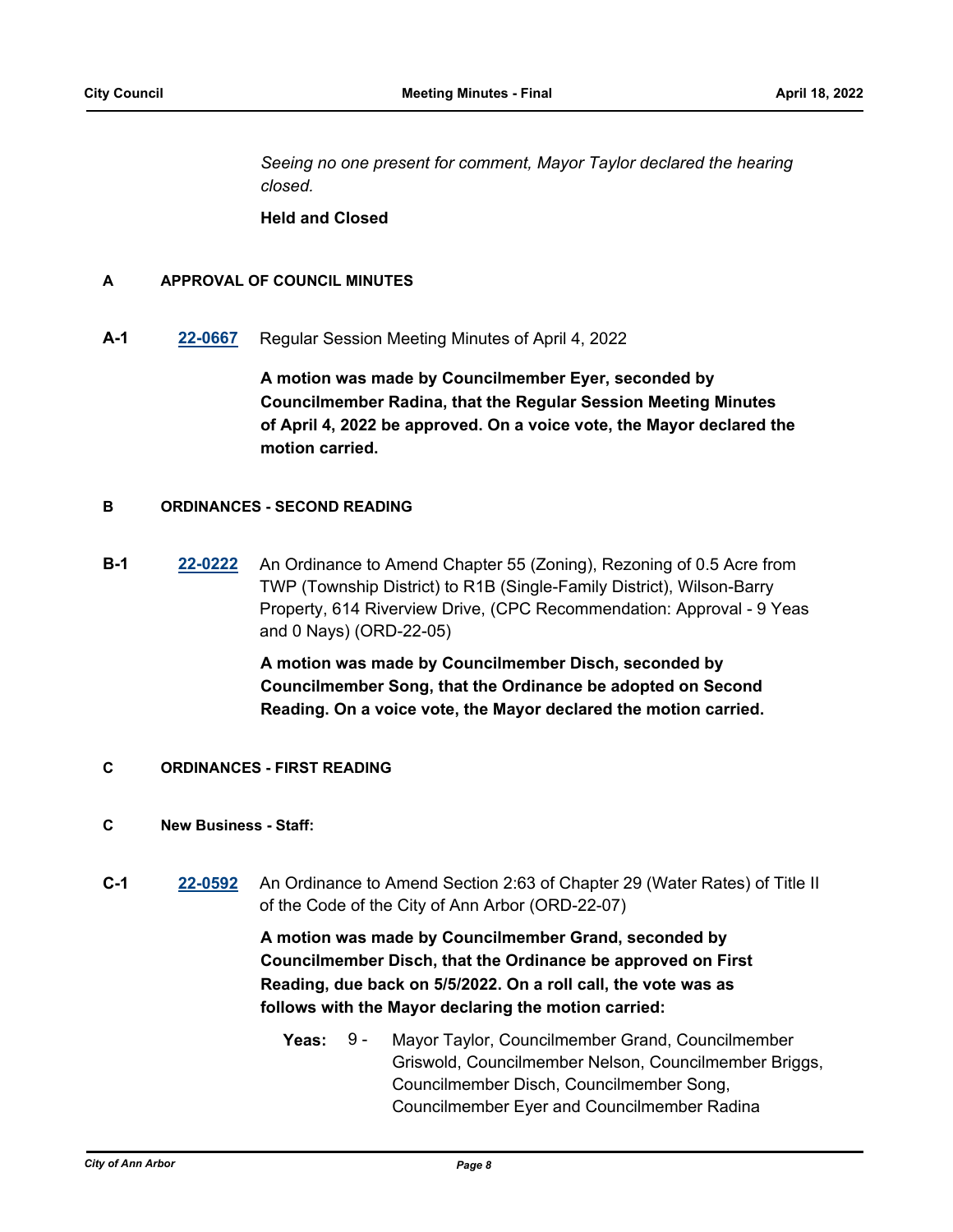- **Nays:** 1 Councilmember Hayner
- **Absent:** 1 Councilmember Ramlawi

**C-2 [22-0585](http://a2gov.legistar.com/gateway.aspx?M=L&ID=29763)** An Ordinance to Amend Section 2:69 of Chapter 29 (Stormwater Rates) of Title II of the Code of the City of Ann Arbor (ORD-22-08)

> **A motion was made by Councilmember Disch, seconded by Councilmember Briggs, that the Ordinance be approved on First Reading, due back on 5/5/2022. On a roll call, the vote was as follows with the Mayor declaring the motion carried:**

- Yeas: 9 Mayor Taylor, Councilmember Grand, Councilmember Griswold, Councilmember Nelson, Councilmember Briggs, Councilmember Disch, Councilmember Song, Councilmember Eyer and Councilmember Radina 9 -
- **Nays:** 1 Councilmember Hayner
- **Absent:** 1 Councilmember Ramlawi
- **C-3 [22-0647](http://a2gov.legistar.com/gateway.aspx?M=L&ID=29825)** An Ordinance to Amend Chapter 112 (Non-Discrimination), Sections 9:150, 9:151, 9:156, and 9:159, Title IX of the Code of the City of Ann Arbor To Update Definitions of Gender Expression, Gender Identity, and Sexual Orientation; Reorder Definitions; Add Definition of Religion to Include Prohibition Against Religious-Based Hair and Head Coverings Discrimination; and To Remove Requirement that Complaint be Filed within 180 Days (ORD-22-09)

**A motion was made by Councilmember Radina, seconded by Councilmember Nelson, that the Ordinance be approved on First Reading, due back on 5/5/2022. On a voice vote, the Mayor declared the motion carried.**

### **D MOTIONS AND RESOLUTIONS**

- **DC New Business Council:**
- **DC-1 22-0690 Enactment No:**

## **A motion was made by Councilmember Nelson, seconded by Councilmember Griswold, that the Resolution be approved.**

Resolution for the City of Ann Arbor to Sponsor Information on the Neighborhood Assistance Corporation of America (NACA) Mortgages to City Employees and Residents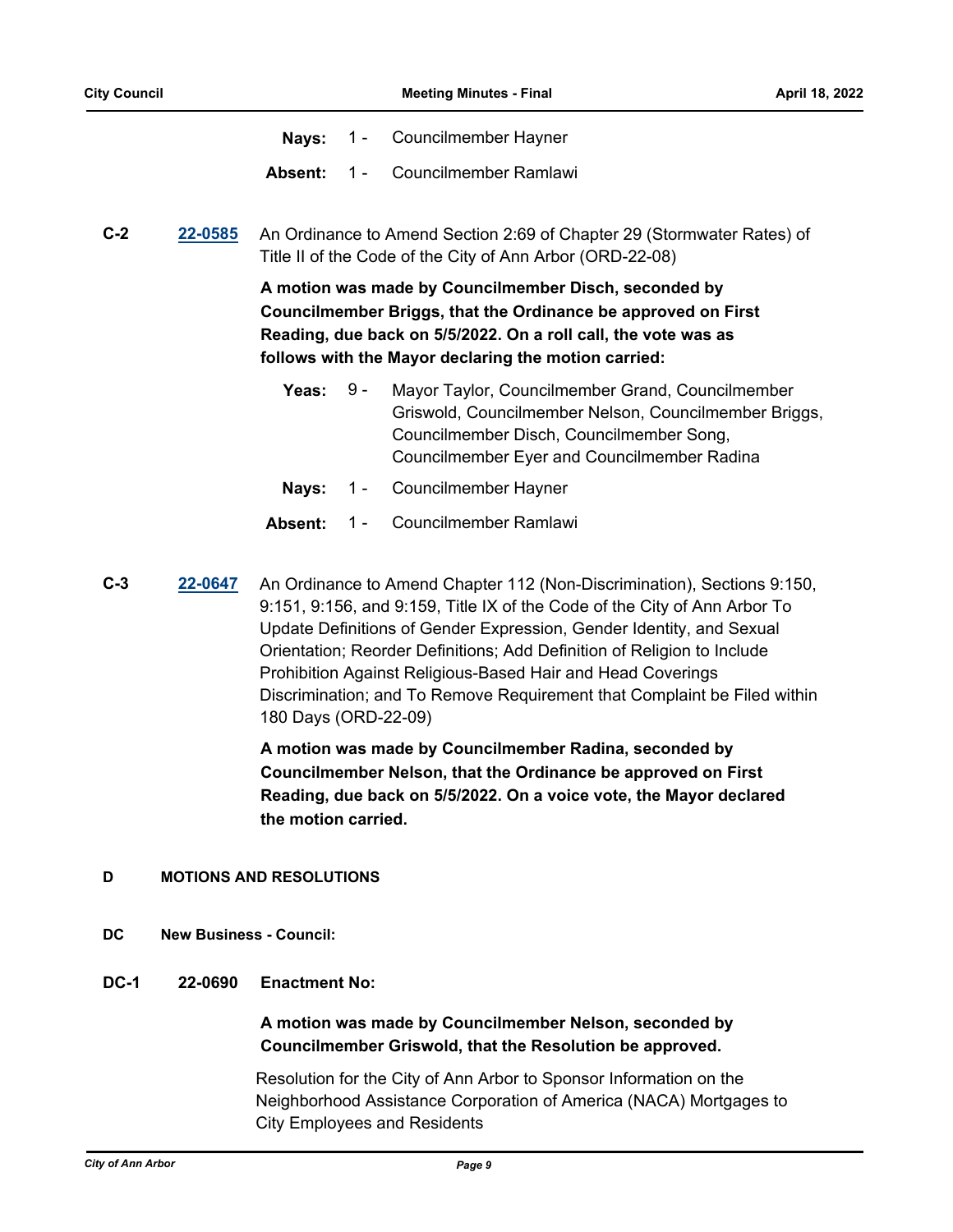### **RECESS**

*Mayor Taylor declared a recess at 8:18 p.m. and reconvened the meeting at 8:23 p.m.*

### **22-0690 Enactment No: Postponed**

**A motion was made by Councilmember Griswold, seconded by Councilmember Radina, that the Resolution be postponed until 5/5/2022. On a voice vote, the Mayor declared the motion carried.**

Resolution for the City of Ann Arbor to Sponsor Information on the Neighborhood Assistance Corporation of America (NACA) Mortgages to City Employees and Residents

### **DC-2 22-0706 Enactment No:**

# **A motion was made by Councilmember Song, seconded by Councilmember Briggs, that the Resolution be approved.**

Resolution to Extend the Days of the Main Street Area Ann Arbor Social **District** 

### **22-0706 Enactment No: Amended**

### **Amended**

Resolution to Extend the Days of the Main Street Area Ann Arbor Social **District** 

*Councilmember Briggs moved, seconded by Councilmember Eyer, that the Resolution be amended as follows:*

*RESOLVED, City Council resolution R-21-321 shall remain effective in its totality, except that the operating days and times shall be as follows:*

 *Sunday through Saturday from 10:00AM [4:00 pm] to 11:00 pm each day.*

*[Brackets] indicate deleted language. ALL CAPS indicate new language.*

*The motion was considered friendly by the Body.*

## **22-0706 Enactment No: R-22-113 Approved as Amended**

### **The question being, the motion that was made by Councilmember**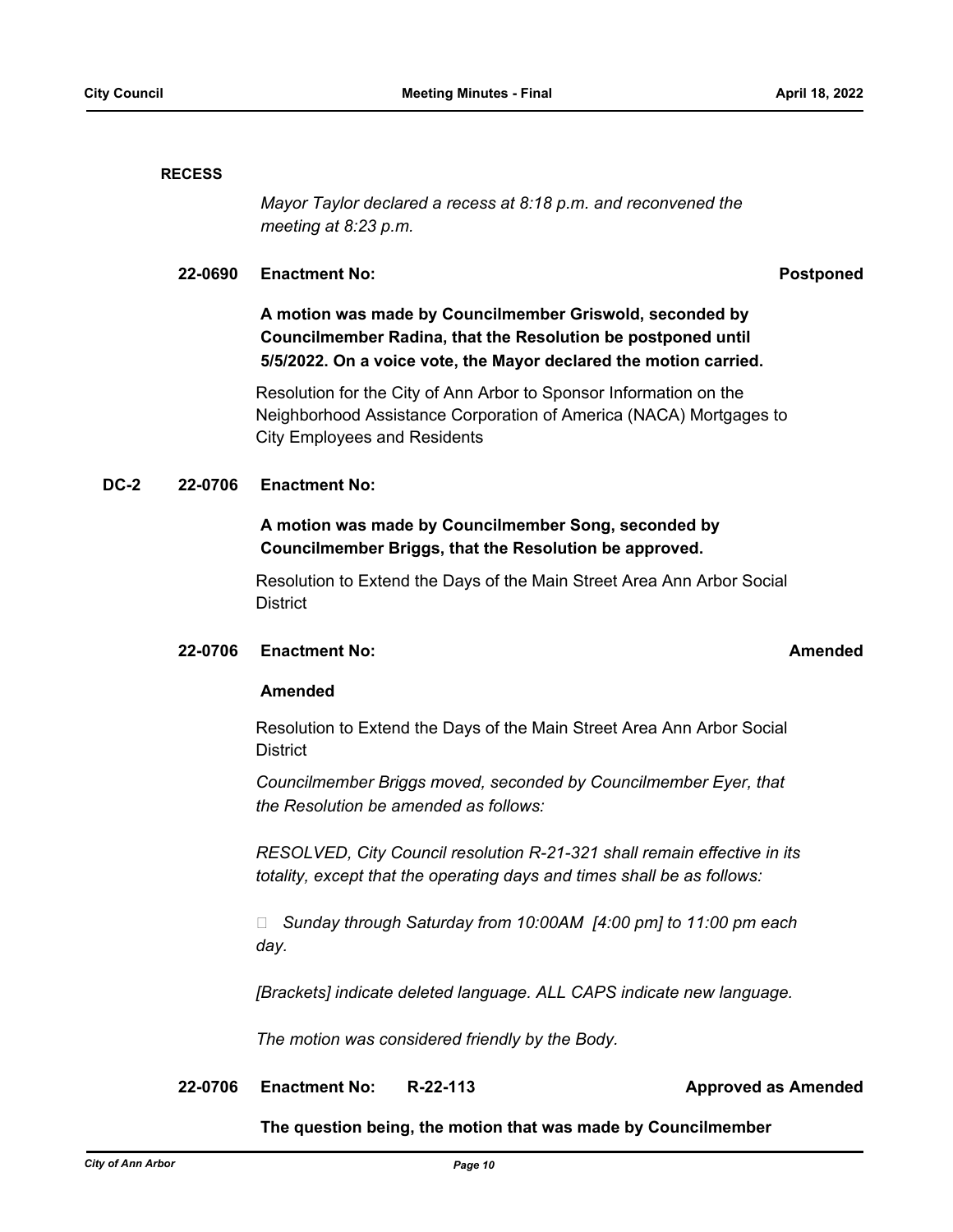**Song, seconded by Councilmember Briggs, that the Resolution be approved as amended. On a roll call, the vote was as follows with the Mayor declaring the motion carried:**

- Yeas: 9 Mayor Taylor, Councilmember Grand, Councilmember Griswold, Councilmember Nelson, Councilmember Briggs, Councilmember Disch, Councilmember Song, Councilmember Eyer and Councilmember Radina 9 -
- **Nays:** 1 Councilmember Hayner
- **Absent:** 1 Councilmember Ramlawi

Resolution to Extend the Days of the Main Street Area Ann Arbor Social **District** 

- **DB New Business Boards and Commissions:**
- **DS New Business Staff:**
- **DS-1 22-0610 Enactment No: R-22-114 Approved**

**A motion was made by Councilmember Disch, seconded by Councilmember Grand, that the Resolution be approved. On a roll call, the vote was as follows with the Mayor declaring the motion carried:**

**Yeas:** Mayor Taylor, Councilmember Grand, Councilmember Hayner, Councilmember Griswold, Councilmember Nelson, Councilmember Briggs, Councilmember Disch, Councilmember Song, Councilmember Eyer and Councilmember Radina **Yeas: 10 -**

**Nays:** 0

**Absent:** 1 - Councilmember Ramlawi

Resolution Authorizing 2022 Michigan Transportation Fund Bonds (Not to Exceed \$15,000,000.00) (General Obligation - Limited Tax) (**7 Votes Required**)

**CLOSED SESSION UNDER THE MICHIGAN OPEN MEETINGS ACT, INCLUDING BUT NOT LIMITED TO, LABOR NEGOTIATIONS STRATEGY, PURCHASE OR LEASE OF REAL PROPERTY, PENDING LITIGATION AND ATTORNEY/CLIENT PRIVILEGED COMMUNICATIONS SET FORTH OR INCORPORATED IN MCLA 15.268 (C), (D) (E), AND (H).**

**A motion was made by Councilmember Eyer, seconded by**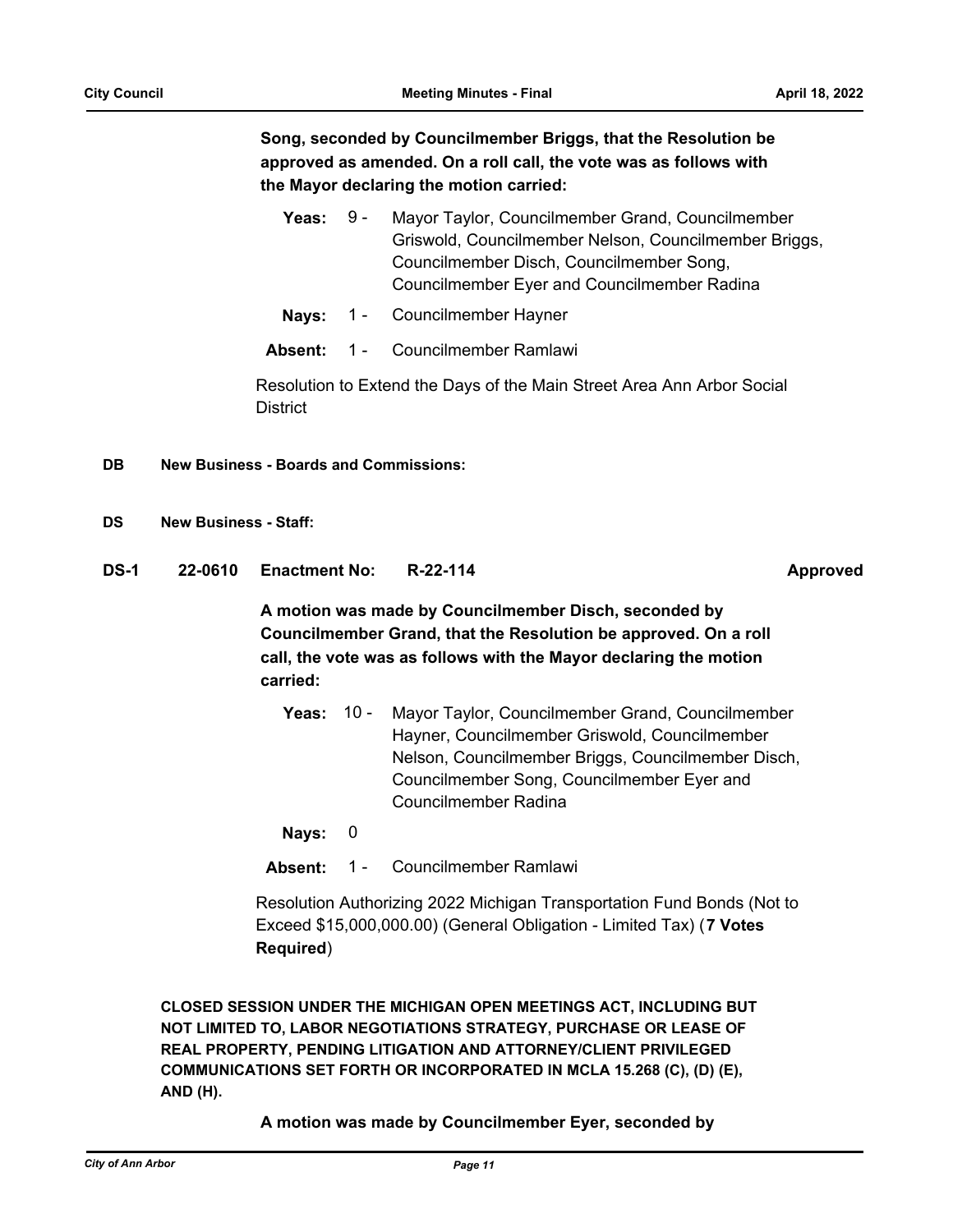**Councilmember Radina, that Council enter into Closed Session under the Michigan Open Meetings Act, MCL 15.268 (e) to discuss pending litigation. On a roll call, the vote was as follows with the Mayor declaring the motion carried and the meeting adjourned in Closed Session at 8:37 p.m.:**

**Yeas:** Mayor Taylor, Councilmember Grand, Councilmember Hayner, Councilmember Griswold, Councilmember Nelson, Councilmember Briggs, Councilmember Disch, Councilmember Song, Councilmember Eyer and Councilmember Radina **Yeas: 10 -**

**Nays:** 0

**Absent:** 1 - Councilmember Ramlawi

### **MEETING RECONVENED**

**A motion was made by Councilmember Radina, seconded by Councilmember Eyer, that the meeting reconvene. On a voice vote, the Mayor declared the motion carried and the meeting reconvened in Open Session at 8:57 p.m.**

### **AMEND THE AGENDA**

*Councilmember Grand moved, seconded by Councilmember Disch, that the Agenda be amended to include DS-2:*

*Resolution to Authorize Settlement of Michael Dortch v. City of Ann Arbor, Washtenaw County Circuit Court, Case No. 19-1247-CD*

*On a voice vote the motion carried.*

### **DS-2 22-0746 Enactment No: R-22-115 Approved**

**A motion was made by Councilmember Disch, seconded by Councilmember Radina, that the Resolution be approved. On a voice vote, the Mayor declared the motion carried, with Councilmember Hayner dissenting.**

Resolution to Authorize Settlement of *Michael Dortch v. City of Ann Arbor*, Washtenaw County Circuit Court, Case No. 19-1247-CD

### **E & F CLERK'S REPORT OF COMMUNICATIONS, PETITIONS AND REFERRALS**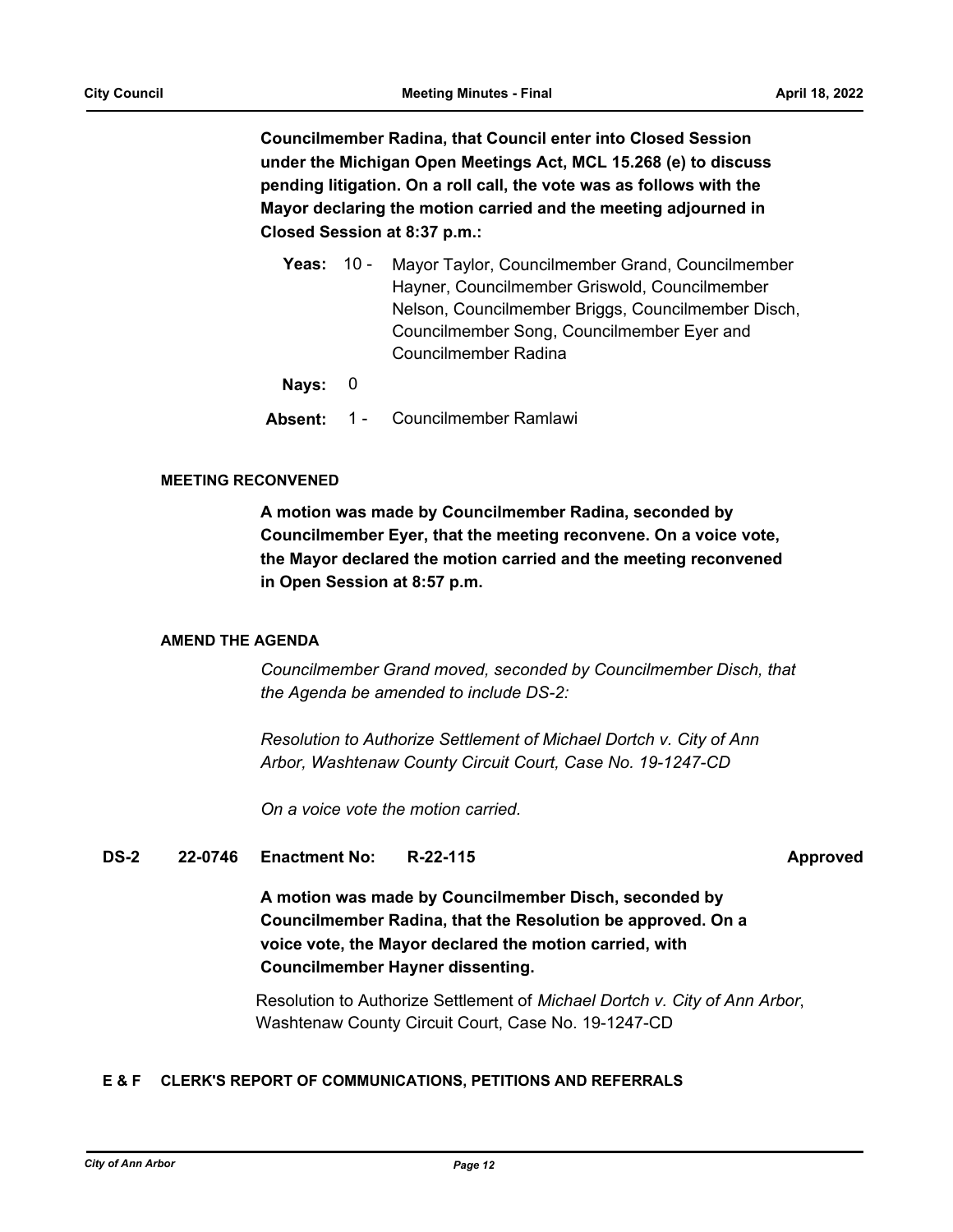### **Passed on consent agenda**

**A motion was made by Councilmember Disch, seconded by Councilmember Eyer, that the Clerk's Report of Communications, Petitions and Referrals be approved as presented. On a voice vote, the Mayor declared the motion carried.**

- **E The following communications were referred as indicated:**
- **E-1 [22-0530](http://a2gov.legistar.com/gateway.aspx?M=L&ID=29708)** Transportation Commission Bylaws Amendment
- **E-2 [22-0538](http://a2gov.legistar.com/gateway.aspx?M=L&ID=29716)** Transportation Commission Traffic Stop Transparency Resolution
- **E-3 22-0605 Enactment No: Approved** ICPOC Resolution to City Council Regarding Ann Arbor Traffic
	- **Transparency**
- **E-4 [22-0639](http://a2gov.legistar.com/gateway.aspx?M=L&ID=29817)** Communication from DTE Electric Company regarding a Pre-Hearing Scheduled for April 26, 2022 in case U-21195 - Sustainability - Attorney
- **F The following minutes were received for filing:**
- **F-1 [22-0512](http://a2gov.legistar.com/gateway.aspx?M=L&ID=29690)** Airport Advisory Committee Minutes January 19, 2022
- **F-2 [22-0426](http://a2gov.legistar.com/gateway.aspx?M=L&ID=29610)** ICPOC February Meeting Minutes
- **F-3 [22-0528](http://a2gov.legistar.com/gateway.aspx?M=L&ID=29706)** February 2022 Transportation Commission Meeting Minutes
- **F-4 [22-0504](http://a2gov.legistar.com/gateway.aspx?M=L&ID=29682)** February 15, 2022 City Planning Commission Meeting Minutes
- **F-5 [22-0505](http://a2gov.legistar.com/gateway.aspx?M=L&ID=29683)** March 1, 2022 City Planning Commission Meeting Minutes

### **G COMMUNICATIONS FROM THE CITY ATTORNEY**

*The new City Attorney, Atleen Kaur, introduced herself to Council. Councilmembers welcomed her.*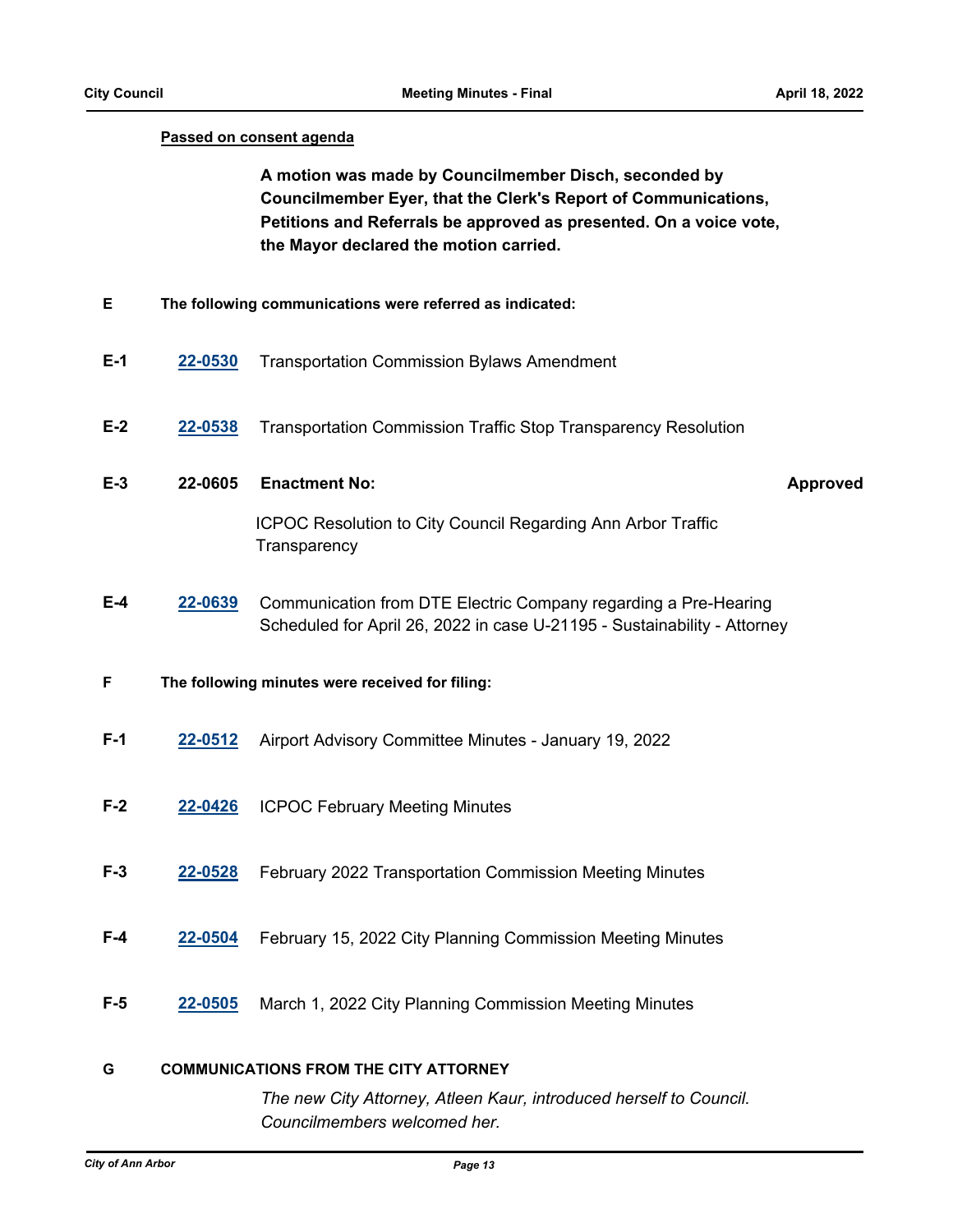### **PUBLIC COMMENT - GENERAL (3 MINUTES EACH)**

### **FOR ZOOM MEETINGS, PHONE CALLERS CAN PRESS \*9 TO RAISE HANDS AND \*6 TO UNMUTE THEIR PHONES WHEN CALLED UPON TO SPEAK.**

*Eric Lipson, resident, spoke about corruption in Council's decision-making.*

*Adam Jaskiewicz, resident, spoke about the widening of East Medical Center Bridge.*

*An unknown caller spoke about local Starbucks employees unionizing.*

*Linda Berauer, resident, thanked interim City Administrator Milton Dohoney Jr. for his work.*

*Ralph McKee, Ward 5, spoke about the most recent Salvatore report and some inaccuracies that have been identified.*

### **COMMUNICATIONS FROM COUNCIL**

*COUNCILMEMBER HAYNER*

*Councilmember Hayner spoke about the redevelopment of the old "Y" lot.*

*COUNCILMEMBER BRIGGS*

*Councilmember Briggs addressed the need for sensitivity regarding substance abuse. She stated Ann Arbor should be a supportive community to those in recovery or needing help.*

### *COUNCILMEMBER SONG*

*Councilmember Song spoke about programs in support of equity and social justice.*

*COUNCILMEMBER NELSON*

*Councilmember Nelson stated Councilmember Ramlawi sent his regrets*